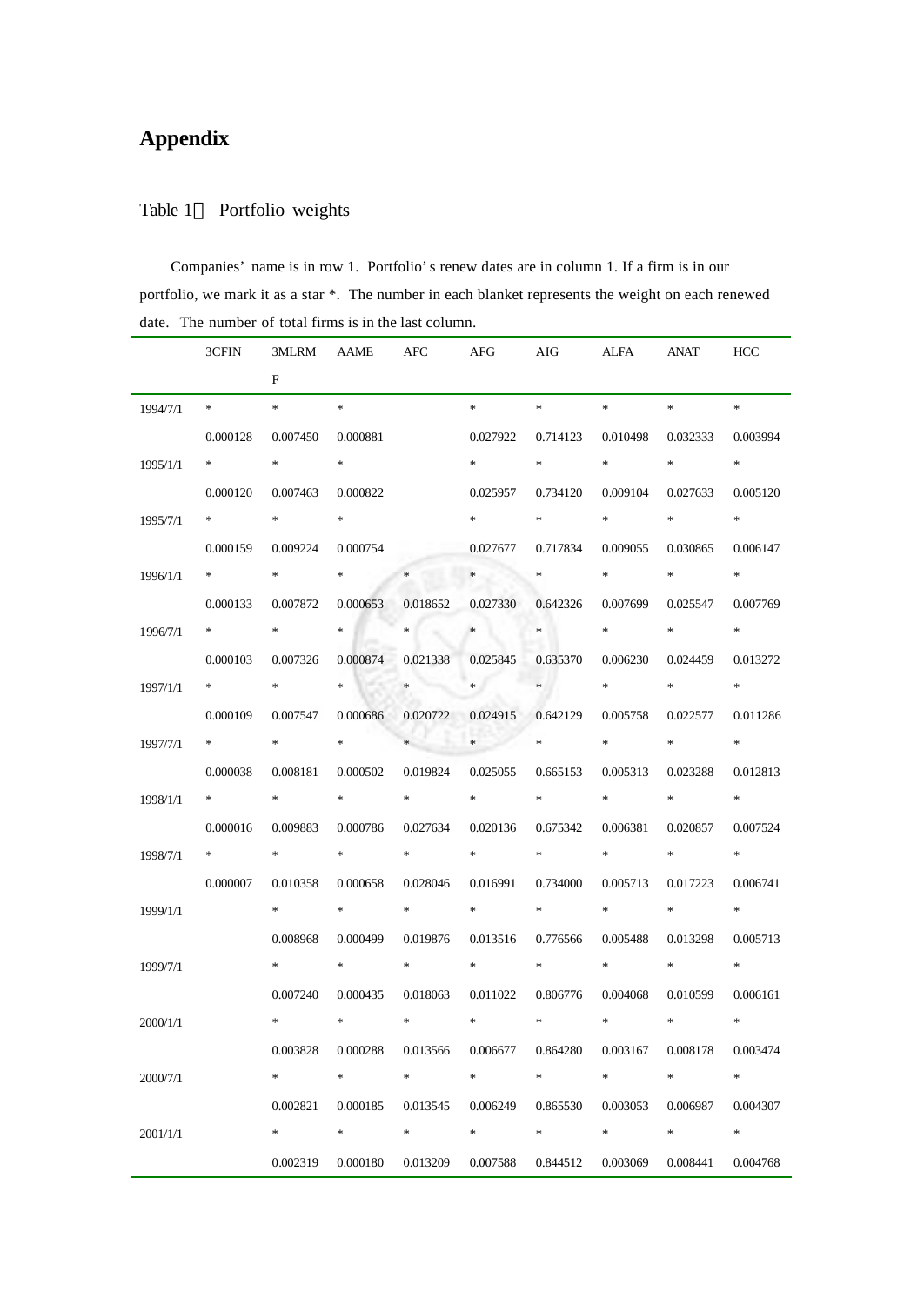| 2001/7/1 | $\ast$   | *        | $\ast$   | $*$      | *        | $\ast$   | $\ast$   | $*$      |
|----------|----------|----------|----------|----------|----------|----------|----------|----------|
|          | 0.001944 | 0.000145 | 0.012074 | 0.008532 | 0.827834 | 0.004025 | 0.009068 | 0.005754 |
| 2002/1/1 |          | *        | $\ast$   | $\ast$   | *        | $\ast$   | $\ast$   | $\ast$   |
|          |          | 0.000214 | 0.009536 | 0.006898 | 0.829281 | 0.003988 | 0.009442 | 0.006878 |
| 2002/7/1 |          | *        | $\ast$   | $\ast$   | *        | $\ast$   | $\ast$   | $\ast$   |
|          |          | 0.000234 | 0.007248 | 0.007623 | 0.836601 | 0.004926 | 0.011340 | 0.007026 |

## Table 1 (continued)

|          | <b>HIG</b>                 | HMN         | LTR                                                                                                                                                                                                                             | <b>NSEC</b>                            | <b>TCHC</b> | <b>UFCS</b>                | UNAM                                     | <b>UTR</b>                                                                           | Total        |
|----------|----------------------------|-------------|---------------------------------------------------------------------------------------------------------------------------------------------------------------------------------------------------------------------------------|----------------------------------------|-------------|----------------------------|------------------------------------------|--------------------------------------------------------------------------------------|--------------|
| 1994/7/1 |                            | $*$ and $*$ | $\ast$ . The set of the set of the set of the set of the set of the set of the set of the set of the set of the set of the set of the set of the set of the set of the set of the set of the set of the set of the set of the s | $\ast$                                 |             | $\ast$ . The set of $\ast$ | $\star$ . The set of $\sim$              | $\ast$ . The set of $\mathbb{R}^n$                                                   | 14           |
|          |                            | 0.018460    | 0.126746                                                                                                                                                                                                                        | 0.000980                               |             | 0.004609                   | 0.000677                                 | 0.051197                                                                             | $\mathbf{1}$ |
| 1995/1/1 |                            | $\ast$      | $*$ and $*$                                                                                                                                                                                                                     | $\ast$                                 |             | $\ast$                     | $*$ and $*$                              | $*$                                                                                  | 14           |
|          |                            | 0.014060    | 0.121589                                                                                                                                                                                                                        | 0.000865                               |             | 0.004512                   | 0.000582                                 | 0.048053                                                                             | $\mathbf{1}$ |
| 1995/7/1 |                            | *           | $*$ and $*$                                                                                                                                                                                                                     | $*$ $-$                                |             | $*$ and $*$                | $*$ and $*$                              | $*$ and $*$                                                                          | 14           |
|          |                            | 0.011637    | 0.143145                                                                                                                                                                                                                        | 0.000791                               |             | 0.004226                   | 0.000691                                 | 0.037795                                                                             | $\mathbf{1}$ |
| 1996/1/1 | ∗                          | $*$ and $*$ | $*$ and $*$                                                                                                                                                                                                                     | $*$ $-$                                |             | $\ast$ . The set of $\ast$ | $*$ and $*$                              | $*$ and $*$                                                                          | 16           |
|          | 0.082091                   | 0.010833    | 0.136137                                                                                                                                                                                                                        | 0.000415                               |             | 0.004543                   | 0.000552                                 | 0.027448                                                                             | $\mathbf{1}$ |
| 1996/7/1 | * * *                      | $*$ and $*$ | $*$ and $*$                                                                                                                                                                                                                     | $*$                                    |             | $\ast$                     | $*$ and $*$                              |                                                                                      | 16           |
|          | 0.089151                   | 0.010518    | 0.134448                                                                                                                                                                                                                        | 0.000409                               |             | 0.005249                   | 0.000623                                 | 0.024784                                                                             | $\mathbf{1}$ |
| 1997/1/1 | $\ast$ . The set of $\ast$ | $*$ and $*$ | $*$ and $*$                                                                                                                                                                                                                     | $*$                                    |             | $\ast$                     | $\ast$ . The set of $\ast$               | $*$ and $*$                                                                          | 16           |
|          | 0.097409                   | 0.011406    | 0.128408                                                                                                                                                                                                                        | 0.000335                               |             | 0.003801                   | 0.000723                                 | 0.022191                                                                             | $\mathbf{1}$ |
| 1997/7/1 | * * *                      | $*$ and $*$ | $*$ and $*$                                                                                                                                                                                                                     | $*$                                    |             | $*$ and $*$                | $*$ and $*$                              | $*$                                                                                  | 16           |
|          | 0.093012                   | 0.010871    | 0.110745                                                                                                                                                                                                                        | 0.000310                               |             | 0.003750                   | 0.000610                                 | 0.020535                                                                             | $\mathbf{1}$ |
| 1998/1/1 | $*$ and $*$                | $*$ and $*$ | $*$ and $*$                                                                                                                                                                                                                     | $*$ and $*$                            |             | $\ast$ . The set of $\ast$ | $\mathcal{R}$ . The set of $\mathcal{R}$ | $\ast$ .<br><br><br><br><br><br><br><br><br><br><br><br><br><br><br><br><br><br><br> | 16           |
|          | 0.092926                   | 0.012445    | 0.100521                                                                                                                                                                                                                        | 0.000372                               |             | 0.004013                   | 0.000646                                 | 0.020518                                                                             | $\mathbf{1}$ |
| 1998/7/1 | * * *                      | $*$ and $*$ | $*$ and $*$                                                                                                                                                                                                                     | $*$                                    |             | $\ast$                     | $*$ and $*$                              | $*$ and $*$                                                                          | 16           |
|          | 0.085356                   | 0.009567    | 0.064499                                                                                                                                                                                                                        | 0.000258                               |             | 0.002886                   | 0.000622                                 | 0.017076                                                                             | $\mathbf{1}$ |
| 1999/1/1 | $*$ and $*$                | $*$ and $*$ | $*$ and $*$                                                                                                                                                                                                                     | $\ast$ . The set of the $\mathbb{R}^n$ | $\ast$      | $*$ and $*$                | $*$ and $*$                              | $*$ and $*$                                                                          | 16           |
|          | 0.072292                   | 0.006232    | 0.058440                                                                                                                                                                                                                        | 0.000172                               | 0.000146    | 0.001972                   | 0.000446                                 | 0.016377                                                                             | $\mathbf{1}$ |
| 1999/7/1 | $*$ and $*$                | $*$ and $*$ | $*$                                                                                                                                                                                                                             | $*$ and $*$                            | $*$ and $*$ | $\ast$                     | $\ast$                                   | $\ast$                                                                               | 16           |
|          | 0.068723                   | 0.005813    | 0.042962                                                                                                                                                                                                                        | 0.000147                               | 0.000124    | 0.001429                   | 0.000356                                 | 0.016082                                                                             | 1            |
| 2000/1/1 | $\ast$                     | ∗           | *                                                                                                                                                                                                                               | *                                      | ∗           | ∗                          | ∗                                        | ∗                                                                                    | 16           |
|          | 0.045190                   | 0.004101    | 0.031763                                                                                                                                                                                                                        | 0.000121                               | 0.000108    | 0.001078                   | 0.000253                                 | 0.013929                                                                             | $\mathbf{1}$ |
| 2000/7/1 | $\ast$                     | $\ast$      | $\ast$                                                                                                                                                                                                                          | $\ast$                                 | $\ast$      | $\ast$                     | $\ast$                                   | $\ast$                                                                               | 16           |
|          | 0.058945                   | 0.002433    | 0.026418                                                                                                                                                                                                                        | 0.000128                               | 0.000072    | 0.000821                   | 0.000180                                 | 0.008323                                                                             | $\mathbf{1}$ |